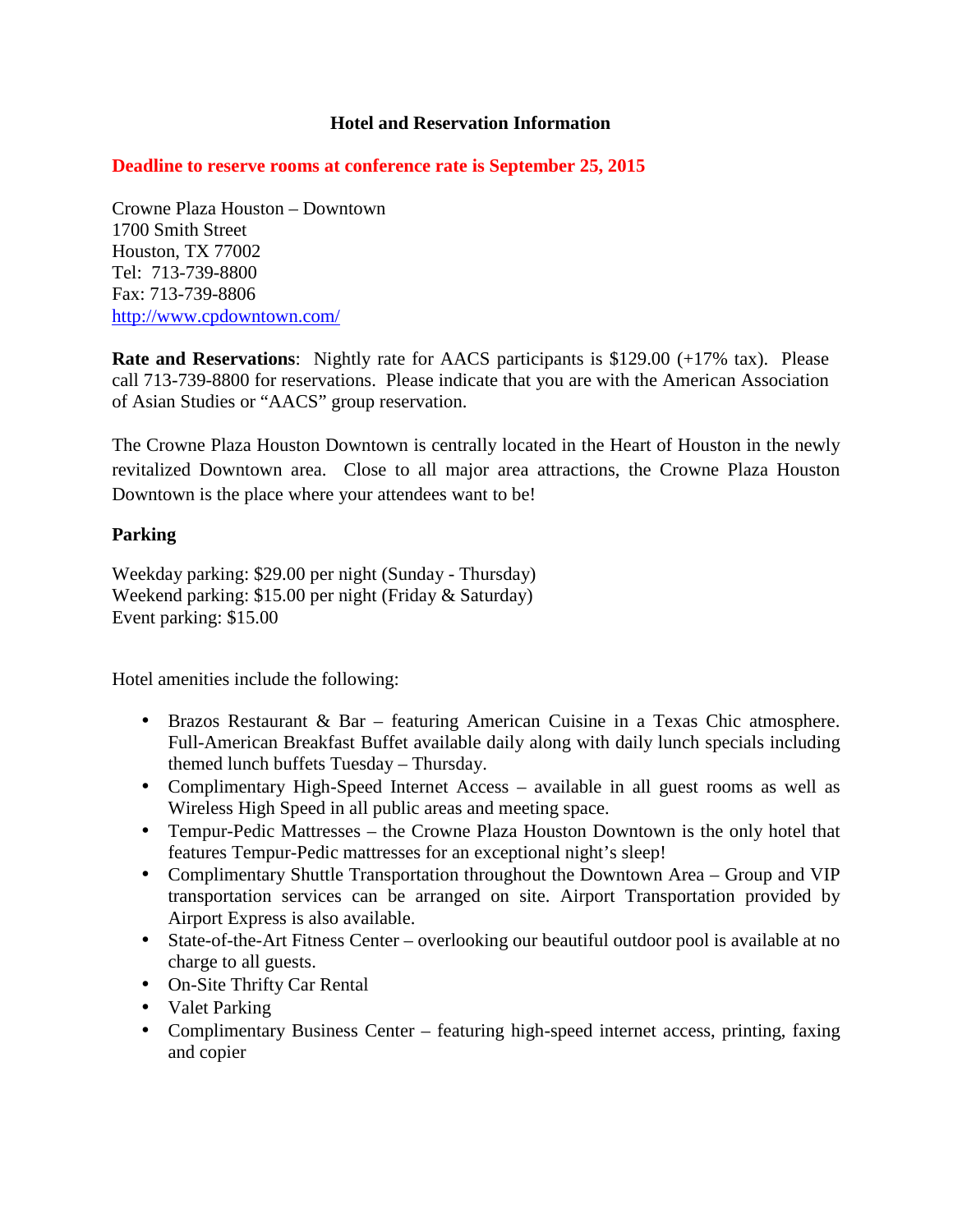The Crowne Plaza is conveniently located in Downtown Houston and near several locations of interest, including:

- George R. Brown Convention Center less than 1 mile
- Minute Maid Park less than 1 mile
- Toyota Center 6 Blocks
- Theatre District 5 Blocks
- Washington Avenue Houston's newest hot spot, an eclectic hub of bars, restaurants and nightlife for Houston's trend-setters – 10 minutes away via a short taxi ride
- Bayou Place Entertainment Complex 5 Blocks
- Metro LightRail offering direct access to the Museum District, Main Street Night Life, Texas Medical Center, Reliant Stadium and Reliant Park – 4 Blocks
- Numerous Restaurants and Night Life please ask your Sales or Catering Manager for a complete listing www.
- Hermann Park and Houston Zoo accessible via Metro LightRail or a short 10 minute drive away

## **Transportation to Houston Crowne Plaza**

#### **Super Shuttle Airport Transfers**

**http://www.supershuttle.com/Locations/IAHAirportShuttleHouston.aspx** 

#### **From George Bush International Airport (IAH)**

Distance: 21 MI / 33.8 KM South to Houston Downtown Hotel

Shuttle Charge: \$24.00 USD (one-way)

Taxi Charge: \$47.50 USD (one-way)

Time by Taxi: 25 minutes

Directions: From airport, take I-45 South to downtown. Exit Take Exit 47D Pierce/Dallas, veer left onto Jefferson St. and go through Brazos St. light. Hotel is immediately on left.

#### **From William P Hobby Airport (HOU)**

Distance: 12 MI / 19.3 KM North to Houston Downtown Hotel

Shuttle Charge: \$18.00 USD (one-way)

Taxi Charge: \$25.00 USD (one-way)

Time by Taxi: 15 minutes

Directions: From airport, take I-45 North to St. Joseph Parkway/Downtown Destinations Exit and stay to your right. Exit will turn into Pease St. Drive approximately 10 blocks to Smith Street. Hotel is immediately on left on the corner of Pease and Smith.